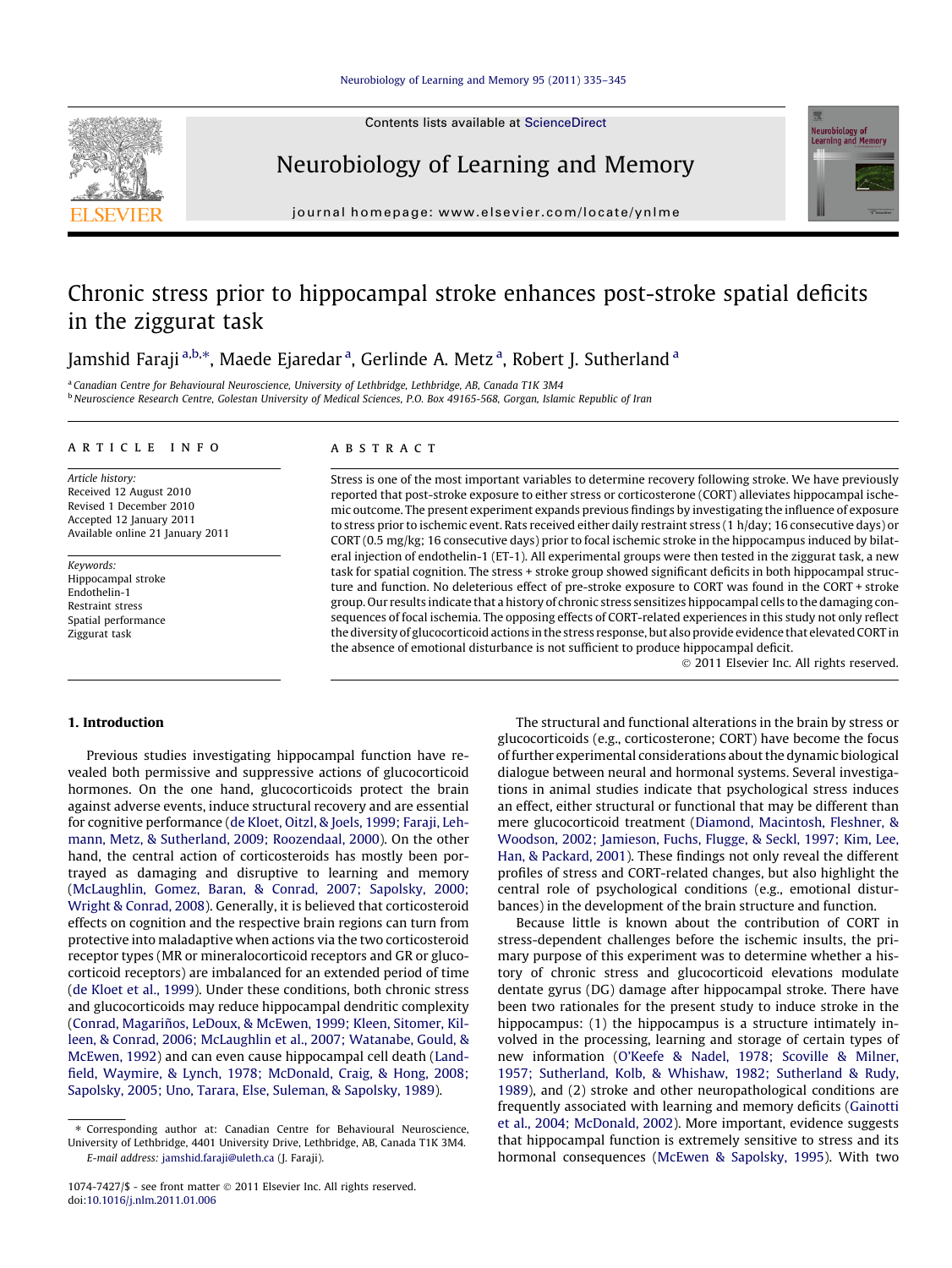types of corticosteroid receptors (MRs and GRs), the hippocampus represents a key structure in the stress response. The profile of the hippocampal involvement in stress response, however, is different for dorsal and ventral hippocampus ([Venero et al., 2002](#page--1-0)). It has been shown that stress may alter the relationship between hippocampal neuronal function in the dorsal and ventral hippocampus ([Muchimapura, Fulford, Mason, & Marsden, 2002](#page--1-0)).

The secondary purpose of this study was to investigate the effects of chronic stress and CORT elevations before hippocampal stroke on the magnitude of spatial learning and memory deficits. Studies investigating the effects of chronic glucocorticoid exposure on spatial performance have reported mixed results, with some studies showing intact spatial memory under conditions that should produce hippocampal damage ([Coburn-Litvak, Pothakos,](#page--1-0) [Tata, McCloskey, & Anderson, 2003; Conrad et al., 2007; Luine,](#page--1-0) [Spencer, & McEwen, 1993; Magariños, Orchinik, & McEwen,](#page--1-0) [1998\)](#page--1-0), whereas other investigations show spatial memory deficits ([Dachir, Kadar, Robinzon, & Levy, 1993; McDonald et al., 2008;](#page--1-0) [McLay, Freeman, & Zadina, 1998](#page--1-0)).

The present study examines the differential effects of stress and glucocorticoids using a dry land maze, the ziggurat task (ZT). The nature of this task avoids the stress associated with a water task or other aversively motivated tasks and therefore may produce novel insights on stress-induced structural and spatial memory changes and recovery after hippocampal stroke.

## 2. Materials and methods

#### 2.1. Subjects

Twenty-six adult male Long-Evans rats, weighing 330–360 g, raised at the Canadian Centre for Behavioural Neuroscience Vivarium at the University of Lethbridge, were used. The animals were housed in pairs under a 12:12 h light/dark cycle with light starting at 07:30 h and temperature set at 22  $\degree$ C. All testing and training was performed during the light phase of the cycle at the same time of day. The animals received water ad libitum. Animals were foodrestricted prior to baseline training and testing in the ZT, and maintained at about 90% of their initial body weight throughout the experiment. To maintain body weight, rats were given an additional amount of food in their home cage at least 3–4 h after completion of the behavioural training and testing. Because animals were housed in pairs, they were weighed daily throughout the experiment in order to monitor their food consumption. All procedures were approved by the University of Lethbridge Animal Care Committee in compliance with the guidelines of the Canadian Council on Animal Care.

Rats were divided into four groups: Sham  $(N = 6)$ , stroke  $(N = 7)$ , CORT + stroke ( $N = 7$ ) and stress + stroke ( $N = 6$ ). Rats in CORT and stress groups received daily CORT and restraint stress before the ET-1-induced stroke in the hippocampus. Bilateral injection of ET-1 into the hippocampus was used to induce stroke. In order to assess baseline levels of circulating CORT, all groups were subjected to blood sampling 1 day before and on day 16th of the CORT and stress treatment. All four groups were subjected to the ziggurat-task training for spatial performance. Following the behavioural tests, rats were euthanized and the brains processed for histological analysis to determine lesion extent and location. [Fig. 1](#page--1-0) illustrates the time course of all experimental manipulations.

# 2.2. Blood samples

Blood samples were taken at baseline, i.e. the day prior to CORT and stress treatment. Blood samples were also taken 1 h after CORT and stress on day 16 of treatment (or day 17 of the experiment). All samples were collected in the morning hours. Rats were transported individually to the surgical suite and anesthetized with 4% isoflurane. During the 3–4 min of anesthesia, 0.70 mL of blood was collected from the tail vein. Blood was sampled using a heparinized butterfly catheter. Blood samples were then transferred to centrifuge tubes and plasma was obtained by centrifugation at 5000 rpm for 5 min. The plasma samples were stored at  $-20$  °C until analyzed for CORT concentration using commercial radioimmunoassay kits (Coat-A-Count, Diagnostic Products Corporation, Los Angeles, USA). All procedures for blood sampling were the same as those previously reported by [Metz, Jadavji, and Smith \(2005\).](#page--1-0)

# 2.3. CORT administration

Each animal in the CORT + stroke group was orally administered 0.5 mg/kg CORT (Sigma–Aldrich, St. Louis, MO, USA) daily (16 consecutive days; [Faraji et al., 2009](#page--1-0)) in the morning hours between 10:30 and 11:30 am before the injection of ET-1 into the hippocampus. The CORT was mixed with 0.30–0.40 mg crushed banana-flavoured pellets (Bio-Serv, USA) and one-two drops peanut oil (Planters, JVF Canada Inc, Toronto, ON, Canada) [\(Metz et al.,](#page--1-0) [2005\)](#page--1-0). All rats readily consumed the mixture.

#### 2.4. Restraint stress

The stress procedure used was the same as that previously reported by [Faraji et al. \(2009\)](#page--1-0) with the exception that the restraint tubes were manually vibrated for 5–10 s every 15 min of that stress phase in order to prevent habituation. For restraint stress, the animals in the stress + stroke group were maintained in custom-made transparent Plexiglas tube (6 cm inner diameter) of adjustable length, from 10:30 am to 11:30 am for 16 consecutive days. The tubes allowed the complete restriction of the animals while at the same time allowing them to breathe through perforated ends of the tube. The tubes maintained the animals in a standing position without compression of the body. Following the 16-days of restraint stress, and in order to assess spatial performance of the animals, all groups were trained and tested in the standard or non-cued version of the ZT for spatial performance.

#### 2.5. Surgery: ET-1 injection into the hippocampus

All animals except shams were subjected to bilateral hippocampal injection of ET-1 (Sigma–Aldrich, St. Louis, MO, USA). Briefly, twenty rats in three groups received two injections of a low concentration (7.5 pmol) of ET-1 (0.5  $\mu$ l; 0.1  $\mu$ l/min) in each hippocampus through a 23-gauge cannulae attached to a Harvard infusion pump (model 22) and using the coordinates  $AP: -4.1$ ,  $-5.3$ ; ML:  $\pm 3.0$ , 5.5; DV:  $-3.7$ ,  $-6.3$  in millimetres relative to the bregma-lambda distance [\(Faraji et al., 2009](#page--1-0)). The cannulae were left in place for 5 min after each injection. The scalp was sutured after surgery and the animals were monitored until they became active before being returned to their home cages. Sham group received all surgical procedures up to the skull opening. Skull trephination was not performed in sham-operated animals because it has been previously reported to produce behavioural and neurochemical asymmetries [\(Adams, Schwarting, & Huston, 1994](#page--1-0)). Rats were allowed to recover for 6–7 days before the beginning of ZT testing.

#### 2.6. Ziggurat task (ZT)

In order to assess spatial performance of the animals, all rats were tested in eight trials per day for nine consecutive days in the ZT [\(Fig. 2](#page--1-0)). The training and testing procedures were previously published in detail [\(Faraji, Lehmann, Metz, & Sutherland, 2008\)](#page--1-0).